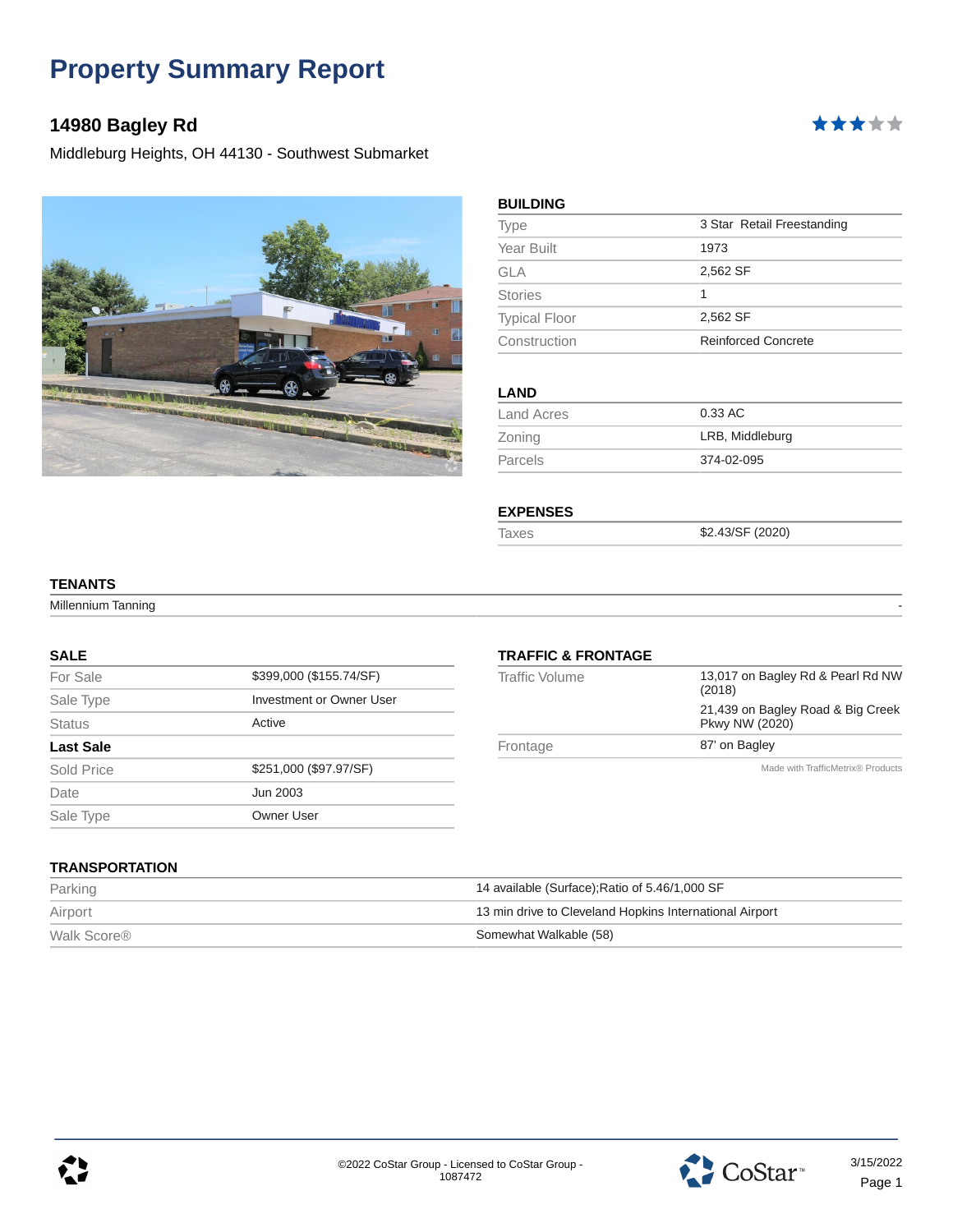# **14980 Bagley Rd**

Middleburg Heights, OH 44130 - Southwest Submarket

#### **PROPERTY CONTACTS**

| Sales Company  | <b>Gentile Real Estate LLC</b> | True Owner | Millennium Tanning           |
|----------------|--------------------------------|------------|------------------------------|
|                | 37040 Colorado Ave             |            | 14980 Bagley Rd              |
| G              | Avon, OH 44011                 |            | Middleburg Heights, OH 44130 |
|                | $(440)$ 212-7711 (p)           |            | $(440)$ 888-8267 (p)         |
| Recorded Owner | Ca-Mil Holdings Llc            |            |                              |
|                | 14980 Bagley Rd                |            |                              |
|                | Cleveland, OH 44130            |            |                              |
|                |                                |            |                              |

#### **BUILDING NOTES**

Property Description: Free Standing Retail Building

Property Use Description: Free Standing Retail Building

- Next to McDonalds
- Across the street from CVS
- High Traffic



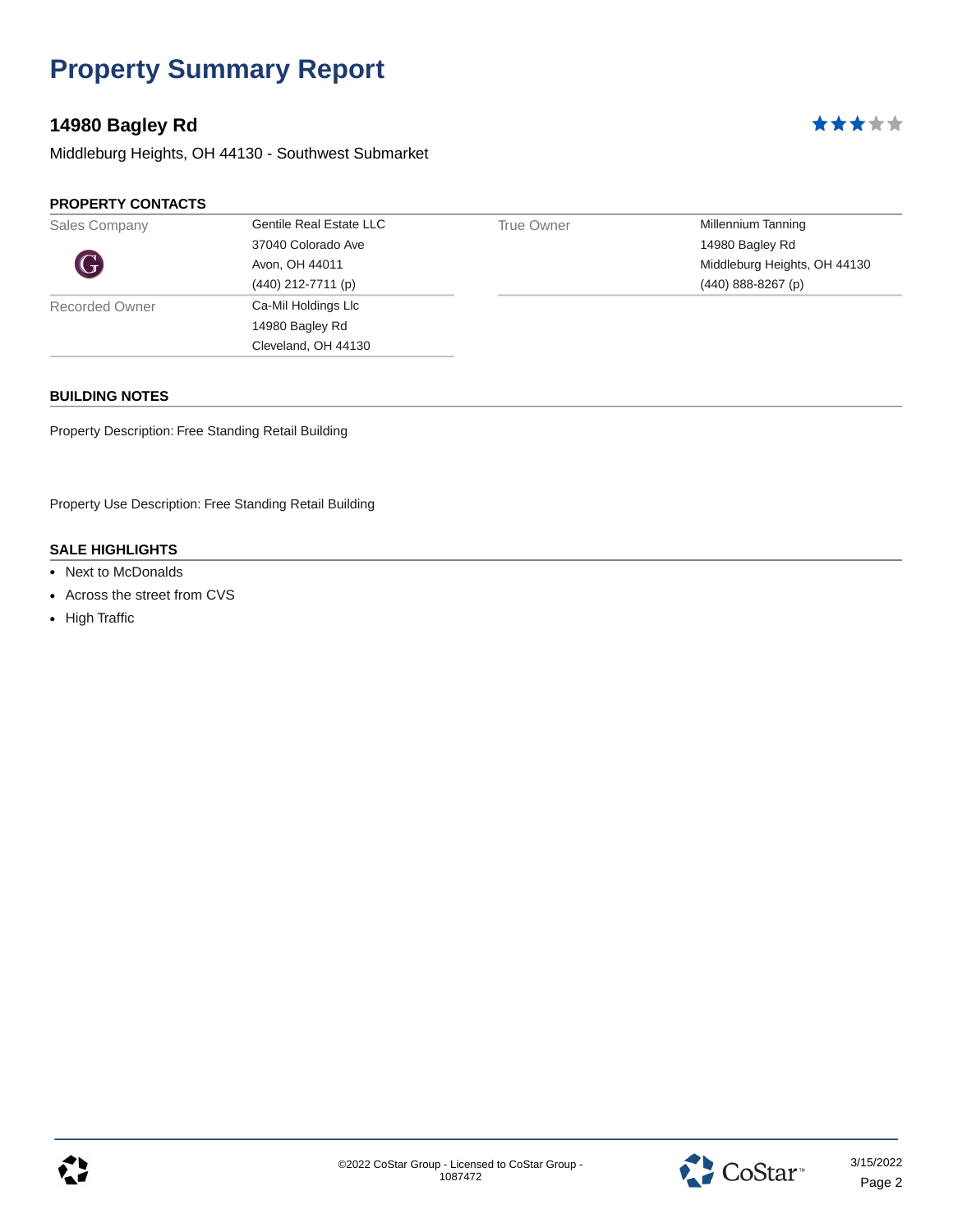# **17777 Bagley Rd**

Middleburg Heights, OH 44130 - Southwest Submarket



| Type                 | 2 Star Retail Service Station |
|----------------------|-------------------------------|
| Tenancy              | Single                        |
| Year Built           | 1967                          |
| <b>GLA</b>           | 1,653 SF                      |
| <b>Stories</b>       | 1                             |
| <b>Typical Floor</b> | 1,653 SF                      |

| Land Acres     | $0.50$ AC  |
|----------------|------------|
| Zoning         | Commercial |
| <b>Parcels</b> | 373-23-001 |
|                |            |

#### **EXPENSES**

Taxes \$10.31/SF (2020)

#### Gulf 2,500 SF

\*\*\*\*\*

# **TENANTS**

#### **SPACE FEATURES**

• 24 Hour Access

| <b>SALE</b>      |                             |
|------------------|-----------------------------|
| For Sale         | \$1,400,000 (\$846.95/SF)   |
| Sale Type        | Investment or Owner User    |
| <b>Status</b>    | Active                      |
| <b>Last Sale</b> |                             |
| Sold Price       | \$571,000 (\$345.43/SF)     |
| Date             | Jun 2006                    |
| Financing        | 1st Mortgage: Not Available |
|                  | Bal/Pmt: \$325.000/-        |

#### **TRAFFIC & FRONTAGE**

| <b>Traffic Volume</b> | 38,263 on Bagley Rd & Engle Rd W<br>(2018) |
|-----------------------|--------------------------------------------|
|                       | 34,036 on Bagley Rd & Engle Rd W<br>(2020) |
| Frontage              | 125' on E Bagley                           |
|                       | 105' on Engle Rd                           |
|                       |                                            |

### **TRANSPORTATION**

| Parking     | 19 available (Surface); Ratio of<br>10.40/1.000 SF          |  |
|-------------|-------------------------------------------------------------|--|
| Airport     | 8 min drive to Cleveland Hopkins In-<br>ternational Airport |  |
| Walk Score® | Car-Dependent (46)                                          |  |
|             |                                                             |  |

Made with TrafficMetrix® Products



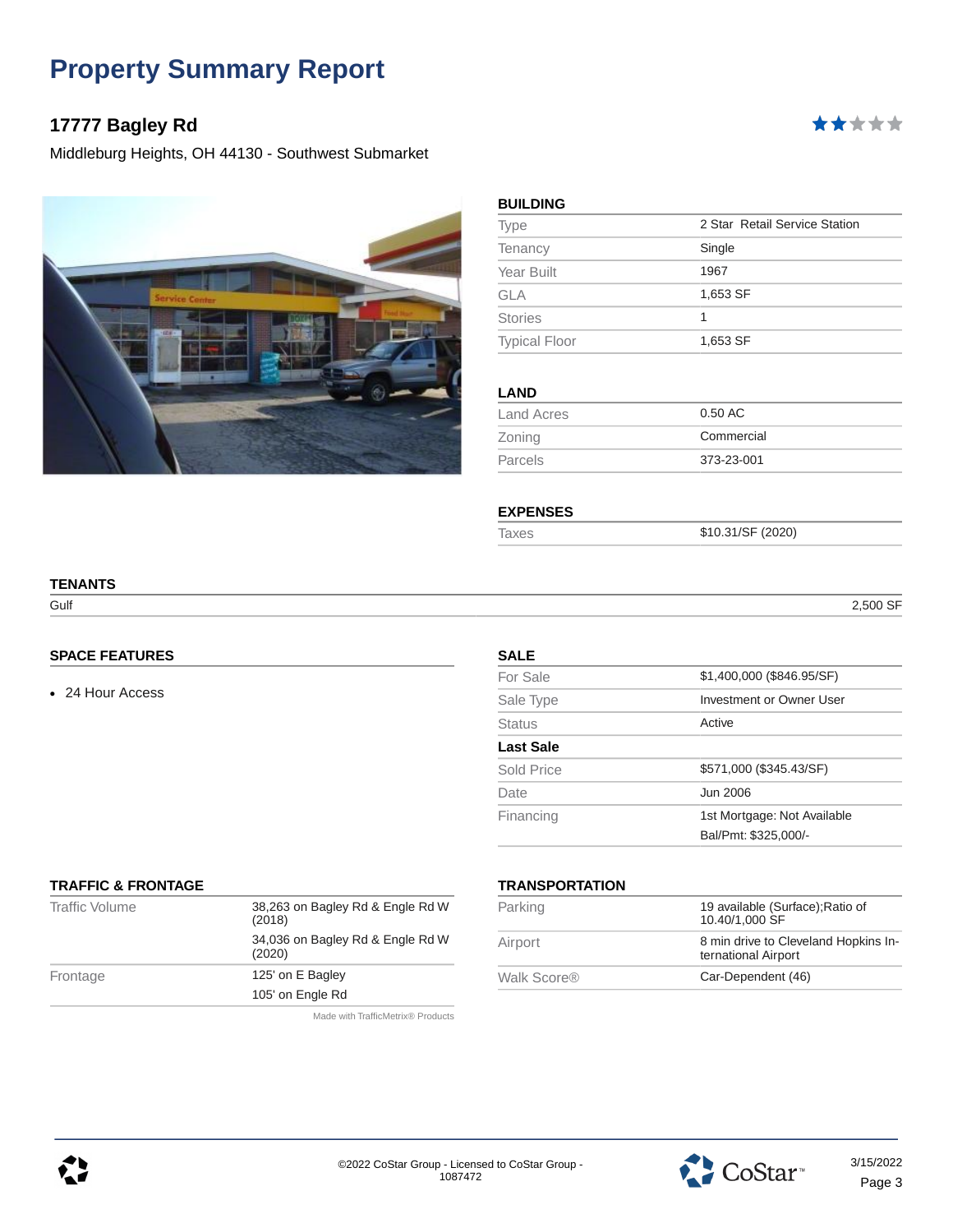# **17777 Bagley Rd**

Middleburg Heights, OH 44130 - Southwest Submarket

#### **PROPERTY CONTACTS**

| <b>Primary Leasing Company</b> | Lee Hronek                   | <b>Sales Company</b> | Jerome J. Gorczyca           |  |
|--------------------------------|------------------------------|----------------------|------------------------------|--|
|                                | $(216)$ 789-6881 (p)         |                      | 7250 Pearl Rd                |  |
| <b>True Owner</b>              | Jerome J. Gorczyca           |                      | Middleburg Heights, OH 44130 |  |
|                                | 7250 Pearl Rd                |                      | $(440)$ 888-8087 (p)         |  |
|                                | Middleburg Heights, OH 44130 | Recorded Owner       | Jerome J. Gorczyca           |  |
|                                | $(440)$ 888-8087 (p)         |                      | 7250 Pearl Rd                |  |
|                                |                              |                      | Middleburg Heights, OH 44130 |  |
|                                |                              |                      | $(440)$ 888-8087 $(p)$       |  |

- Business and property for sale
- High density area
- Perfect for redevelopment
- Hard corner
- Many national retailers and restaurants in the area
- Do not approach tenant





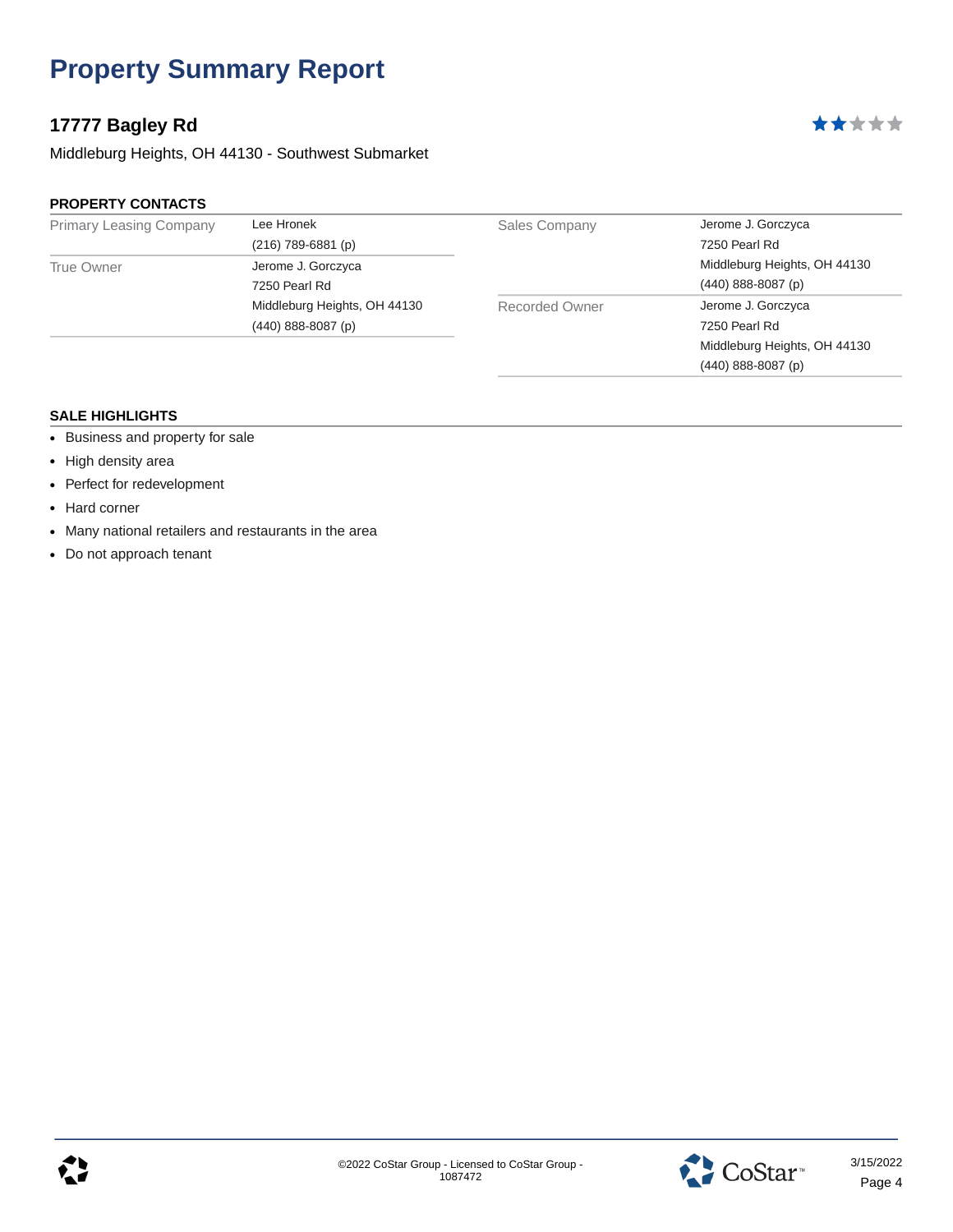### **Engle Lake Dr - Engle Lake - 4.6 Acres**

Middleburg Heights, OH 44130 - Southwest Submarket



| ***** |  |  |
|-------|--|--|

| ND. |  |
|-----|--|
|     |  |

| Type            | 2 Star Commercial Land |
|-----------------|------------------------|
| Land AC - Gross | 4.66 AC                |
| Land SF - Gross | 202.990 SF             |
| Parcels         | 371-21-007             |

| <b>ZONING &amp; USAGE</b> |  |
|---------------------------|--|
|                           |  |

| Zoning | <b>Motor Services</b> |
|--------|-----------------------|
|        |                       |

#### **TRAFFIC & FRONTAGE**

| Traffic Volume | 8,239 on Rosbough Dr & Engle Rd<br>NW (2018) |  |
|----------------|----------------------------------------------|--|
|                | 36,579 on Bagley Rd & I-71 W (2018)          |  |
| Frontage       | $1 - 71$                                     |  |
|                |                                              |  |

Made with TrafficMetrix® Products

#### **CURRENT CONDITION**

#### **TRANSPORTATION**

| Airport     | 11 min drive to Cleveland Hopkins<br><b>International Airport</b> |
|-------------|-------------------------------------------------------------------|
| Walk Score® | Car-Dependent (32)                                                |

### **SALE**

| For Sale      | Price Not Disclosed      |
|---------------|--------------------------|
| Sale Type     | Investment or Owner User |
| <b>Status</b> | Active                   |

#### **PROPERTY CONTACTS**

|  | Sales Company |
|--|---------------|
|--|---------------|



Hanna Commercial Real Estate 1350 Euclid Ave Cleveland, OH 44115 (216) 861-7200 (p) (216) 861-4672 (f) Recorded Owner **Engle Road Land Purchase Compa**ny Llc 6908 Engle Rd Cleveland, OH 44130

#### True Owner **Harsax**, Inc.



6908 Engle Rd Middleburg Heights, OH 44130 (440) 243-5500 (p) (440) 243-5031 (f)



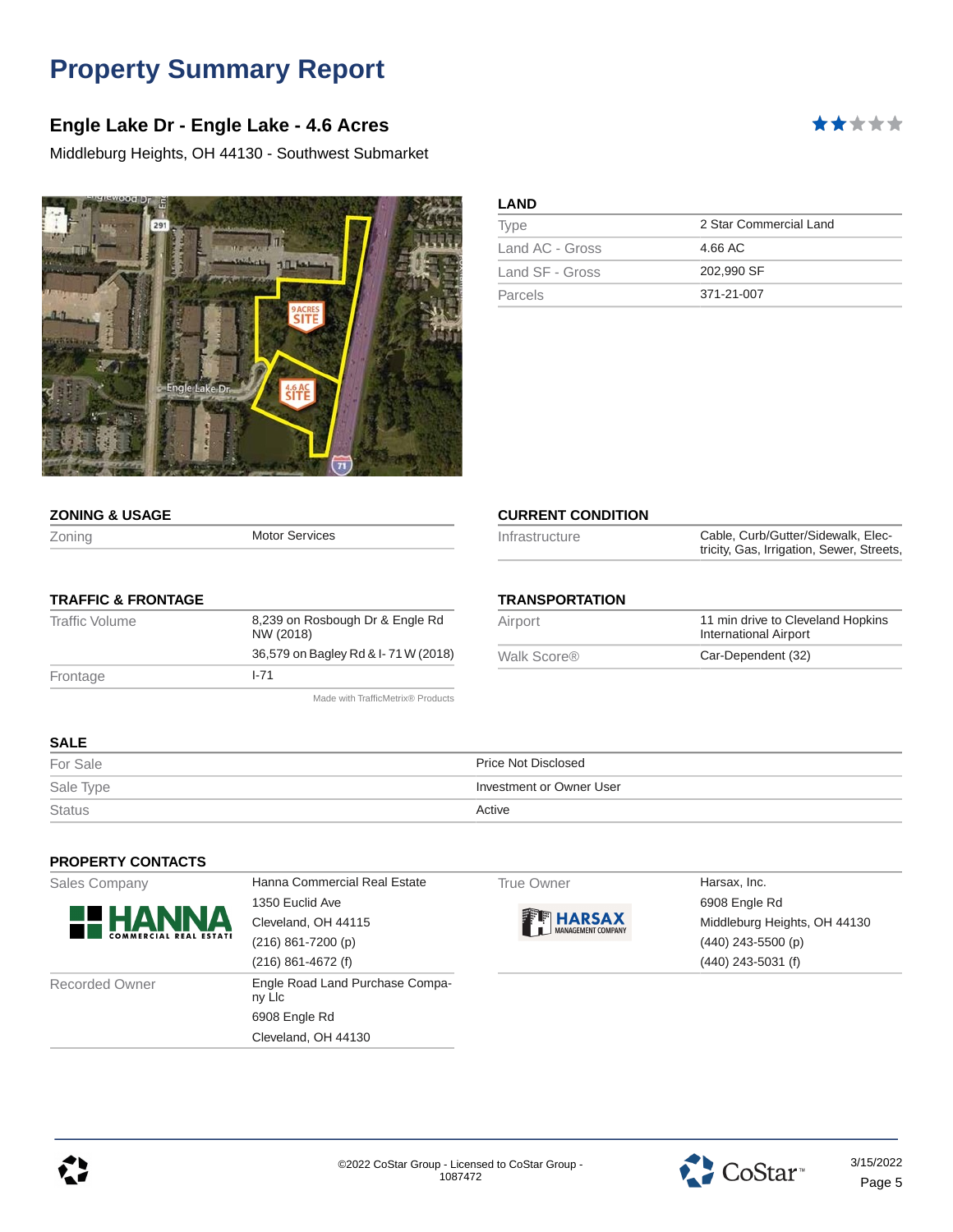# **Engle Lake Dr - Engle Lake - 4.6 Acres**

Middleburg Heights, OH 44130 - Southwest Submarket

- Great Highway Access.
- Located just off the I-71/Bagley Road exit.



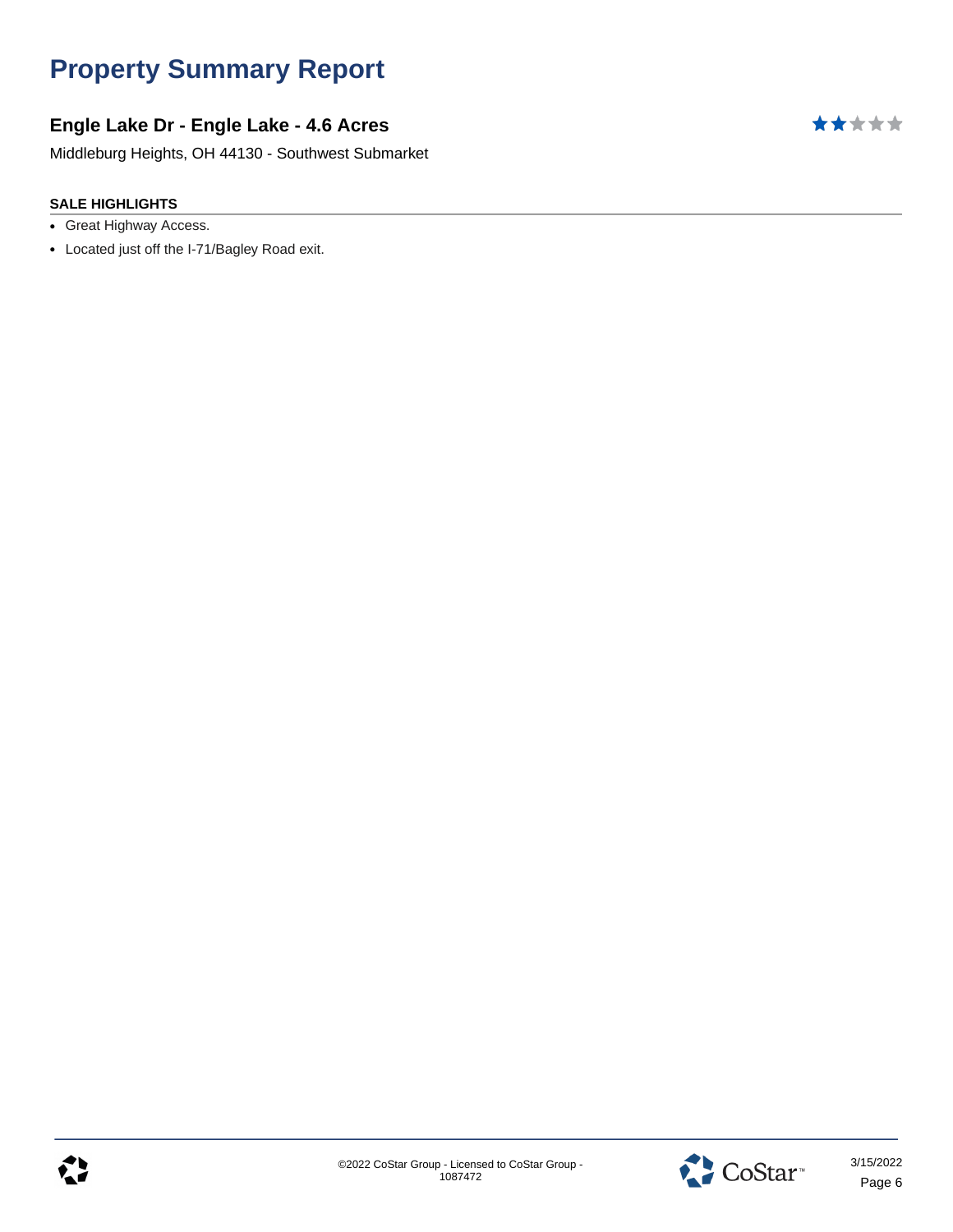### **7250 Pearl Rd - 7250 Pearl Road**

Middleburg Heights, OH 44130 - Southwest Submarket



| <b>Type</b>          | 3 Star Retail Service Station<br>(Neighborhood Center) |
|----------------------|--------------------------------------------------------|
| Tenancy              | Single                                                 |
| Year Built           | 1977                                                   |
| Year Renov           | 1983                                                   |
| <b>GLA</b>           | 2,030 SF                                               |
| <b>Stories</b>       | 1                                                      |
| <b>Typical Floor</b> | 2,030 SF                                               |
| <b>Docks</b>         | None                                                   |
| Construction         | <b>Reinforced Concrete</b>                             |

\*\*\*\*\*

#### **LAND**

| Land Acres | 0.58 AC              |
|------------|----------------------|
| Zoning     | GB, Middleburg Hghts |
| Parcels    | 372-28-009           |

#### **EXPENSES**

Taxes \$7.68/SF (2020)

# **TENANTS**

Gulf **2,500 SF** Pearl Bagley Gulf

### **SPACE FEATURES**

- 24 Hour Access Pylon Sign
- 

• Signage • Signalized Intersection

### **SALE**

| For Sale         | \$1,200,000 (\$591.13/SF)                                  |  |
|------------------|------------------------------------------------------------|--|
| Sale Type        | Investment or Owner User                                   |  |
| Status           | Active                                                     |  |
| <b>Last Sale</b> |                                                            |  |
| Sold Price       | \$500,000 (\$246.31/SF)                                    |  |
| Date             | Nov 2003                                                   |  |
| Sale Type        | Owner User                                                 |  |
| Financing        | 1st Mortgage: Lorain National Bank<br>Bal/Pmt: \$440.000/- |  |



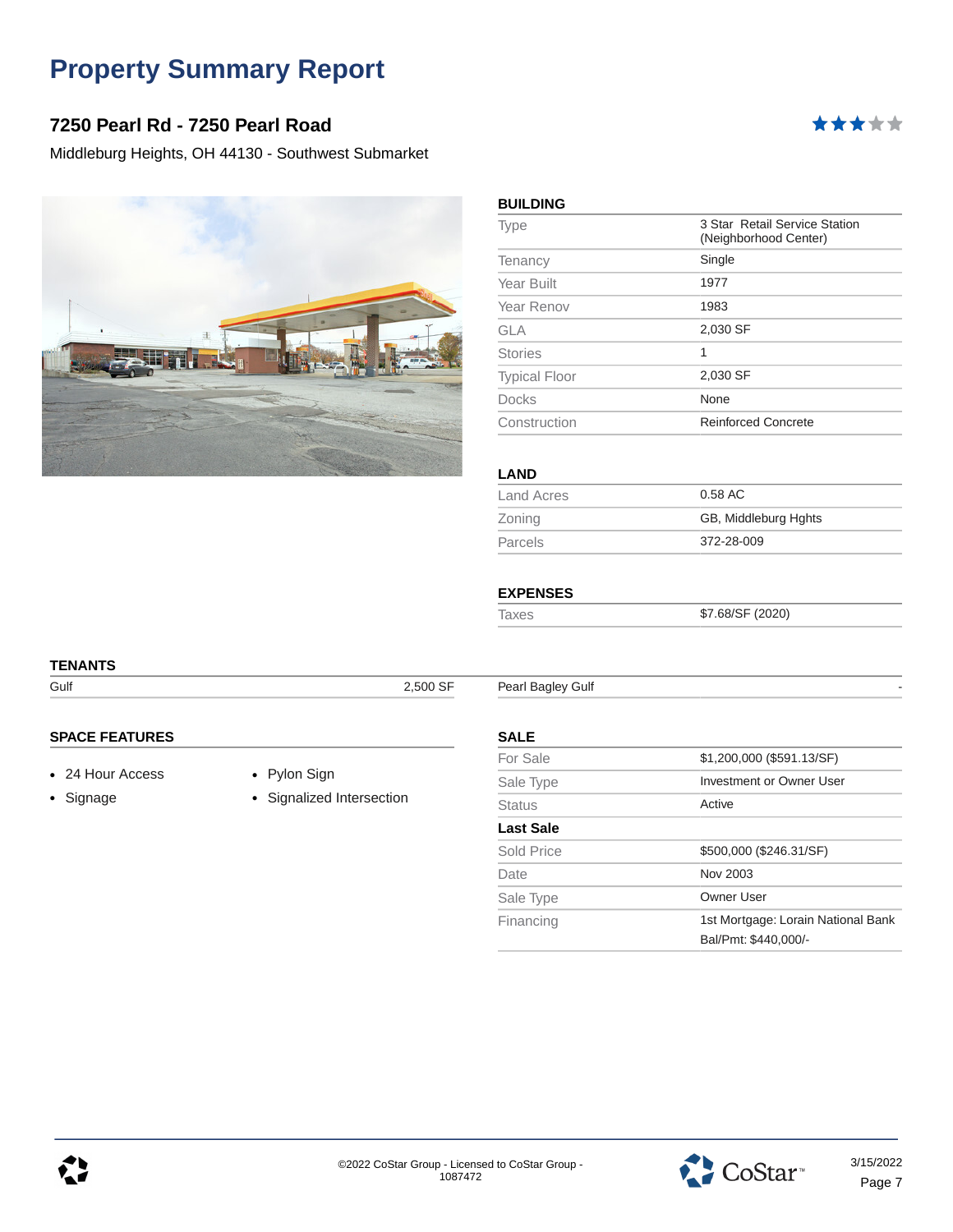### **7250 Pearl Rd - 7250 Pearl Road**

Middleburg Heights, OH 44130 - Southwest Submarket

#### **TRAFFIC & FRONTAGE**

| <b>Traffic Volume</b> | 17,831 on Pearl Rd & Bagley Rd SW<br>(2018)         |
|-----------------------|-----------------------------------------------------|
|                       | 21,439 on Bagley Road & Big Creek<br>Pkwy NW (2020) |
| Frontage              | 129' on Bagley Rd                                   |
|                       | 161' on Pearl Rd                                    |
|                       |                                                     |

Made with TrafficMetrix® Products

# **TRANSPORTATION**

| Parking     | 15 available (Surface); Ratio of<br>7.39/1.000 SF                 |
|-------------|-------------------------------------------------------------------|
| Airport     | 14 min drive to Cleveland Hopkins<br><b>International Airport</b> |
| Walk Score® | Somewhat Walkable (60)                                            |

\*\*\*\*\*

#### **PROPERTY CONTACTS**

| <b>Sales Company</b>  | Jerome J. Gorczyca           | True Owner | Jerome J. Gorczyca           |
|-----------------------|------------------------------|------------|------------------------------|
|                       | 7250 Pearl Rd                |            | 7250 Pearl Rd                |
|                       | Middleburg Heights, OH 44130 |            | Middleburg Heights, OH 44130 |
|                       | $(440)$ 888-8087 (p)         |            | $(440)$ 888-8087 (p)         |
| <b>Recorded Owner</b> | Gorczyca Jerome J            |            |                              |
|                       | 7250 Pearl Rd                |            |                              |
|                       | Cleveland, OH 44130          |            |                              |

#### **BUILDING NOTES**

Location Corner: NW

Property Description: Full Service Gas Station

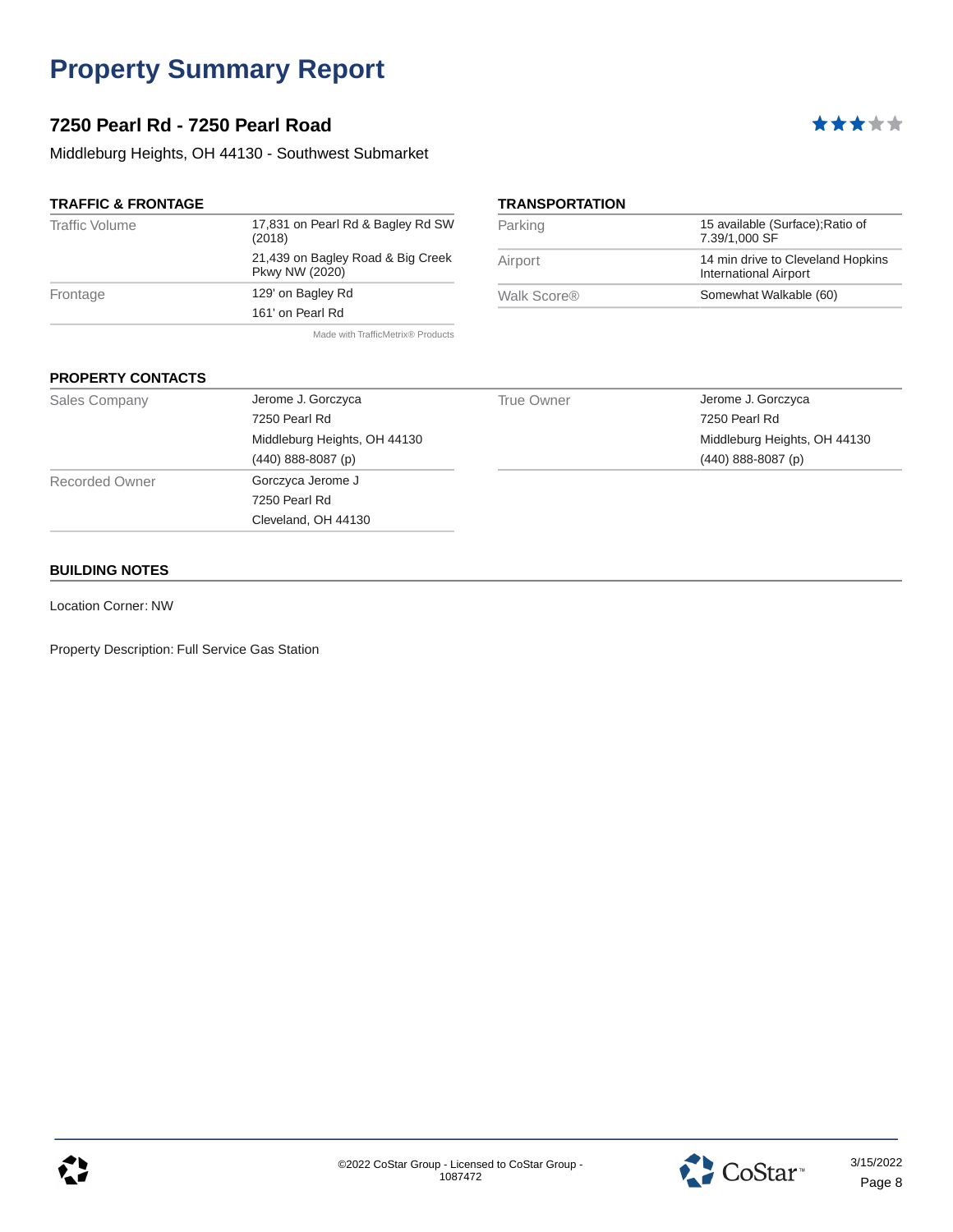### **7300 Pearl Rd**

Middleburg Heights, OH 44130 - Southwest Submarket



| <b>Type</b>          | 2 Star Retail Storefront Condo |
|----------------------|--------------------------------|
| Tenancy              | Multi                          |
| Year Built           | 1970                           |
| <b>GLA</b>           | 20,000 SF                      |
| <b>Stories</b>       | 1                              |
| <b>Typical Floor</b> | 20,000 SF                      |
|                      |                                |
| <b>LAND</b>          |                                |
| <b>Land Acres</b>    | 2.18 AC                        |
| Zoning               | commercial                     |
| Parcels              | 373-26-037, 373-26-038         |

#### **EXPENSES**

Taxes \$1.01/SF (2020)

# **TENANTS**

Pins and Needles 21,118 SF

\*\*\*\*\*

#### **SALE**

| For Sale      | 2 Condos - Price Not Disclosed |
|---------------|--------------------------------|
| Sale Type     | Owner User                     |
| Properties    |                                |
| <b>Status</b> | Pending                        |
|               |                                |

#### **TRAFFIC & FRONTAGE**

| Traffic Volume | 20,952 on Pearl Rd & Bagley Rd NE<br>(2020)         |
|----------------|-----------------------------------------------------|
|                | 21,439 on Bagley Road & Big Creek<br>Pkwy NW (2020) |
| Frontage       | 219' on Pearl Road                                  |
|                | Made with TrafficMetrix® Products                   |

#### **TRANSPORTATION**

| Airport                 | 14 min drive to Cleveland Hopkins International Airport |
|-------------------------|---------------------------------------------------------|
| Walk Score <sup>®</sup> | Somewhat Walkable (62)                                  |

#### **PROPERTY CONTACTS**

| Sales Company             | Arnold J. Eisenberg, Inc. | True Owner | Brostek Jim                  |
|---------------------------|---------------------------|------------|------------------------------|
| ARNOLD J. EISENBERG, INC. | 24500 Chagrin Blvd        |            | 7300 Pearl Rd                |
| <b>TO RETAILBROKERS</b>   | Beachwood, OH 44122       |            | Middleburg Heights, OH 44130 |
|                           | $(216)$ 831-6773 (p)      |            | $(440)$ 243-6400 (p)         |
|                           | $(216)$ 831-3869 (f)      |            |                              |
| <b>Recorded Owner</b>     | Corbricon Ventures Llc    |            |                              |
|                           | 305 Valley Brook Oval     |            |                              |
|                           | Hinckley, OH 44233        |            |                              |



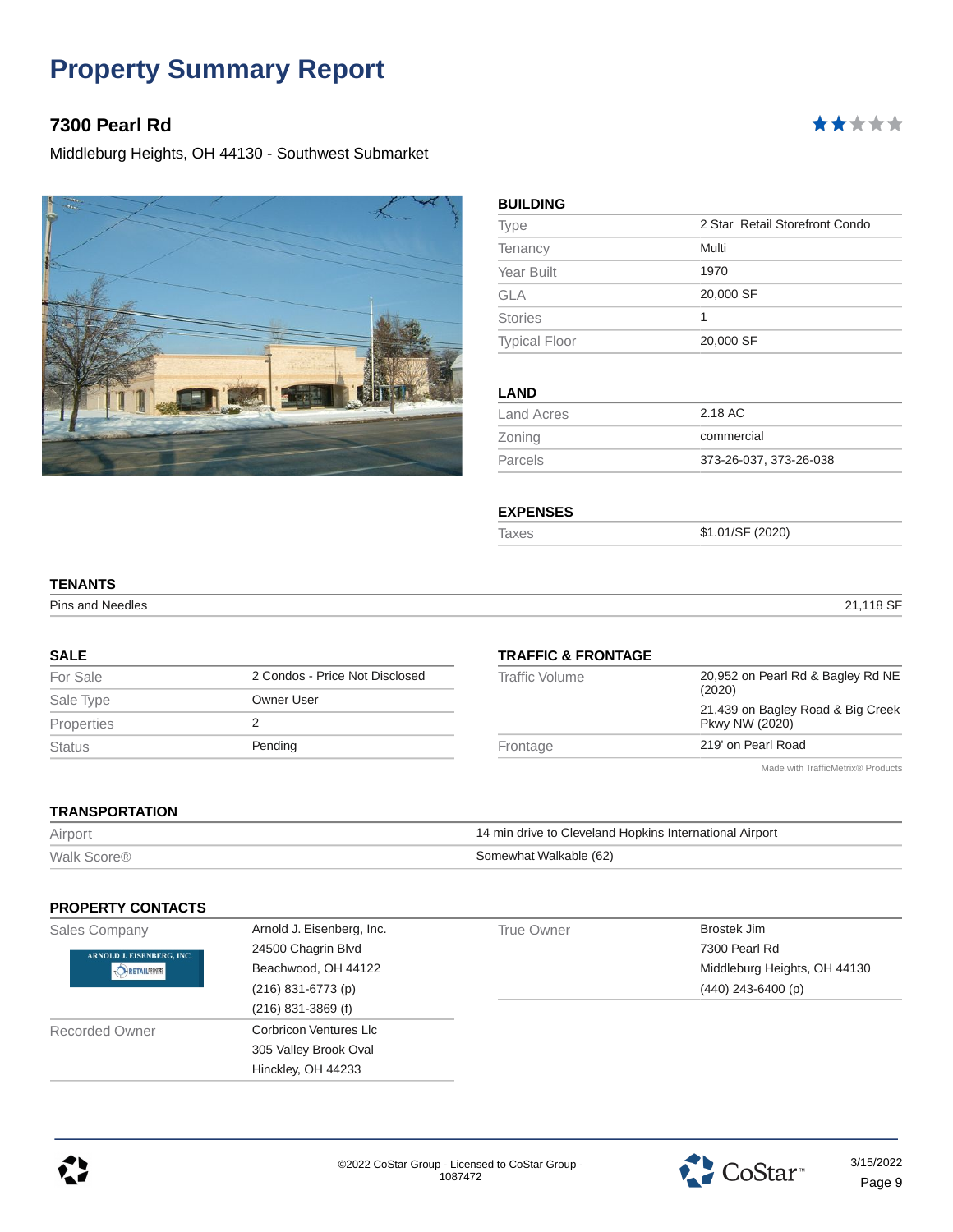### **7300 Pearl Rd**

Middleburg Heights, OH 44130 - Southwest Submarket

#### **BUILDING NOTES**

- Attractive 20,000 sq. ft. Retail Building on 2.2 Acres
- Near Busy Intersection of Pearl Rd. & Bagley Rd.
- Approximately One Mile from Two I-71 Exchanges
- Beautiful Open Showroom, Large Warehouse & Receiving Areas
- For Sale or Lease, flexible terms